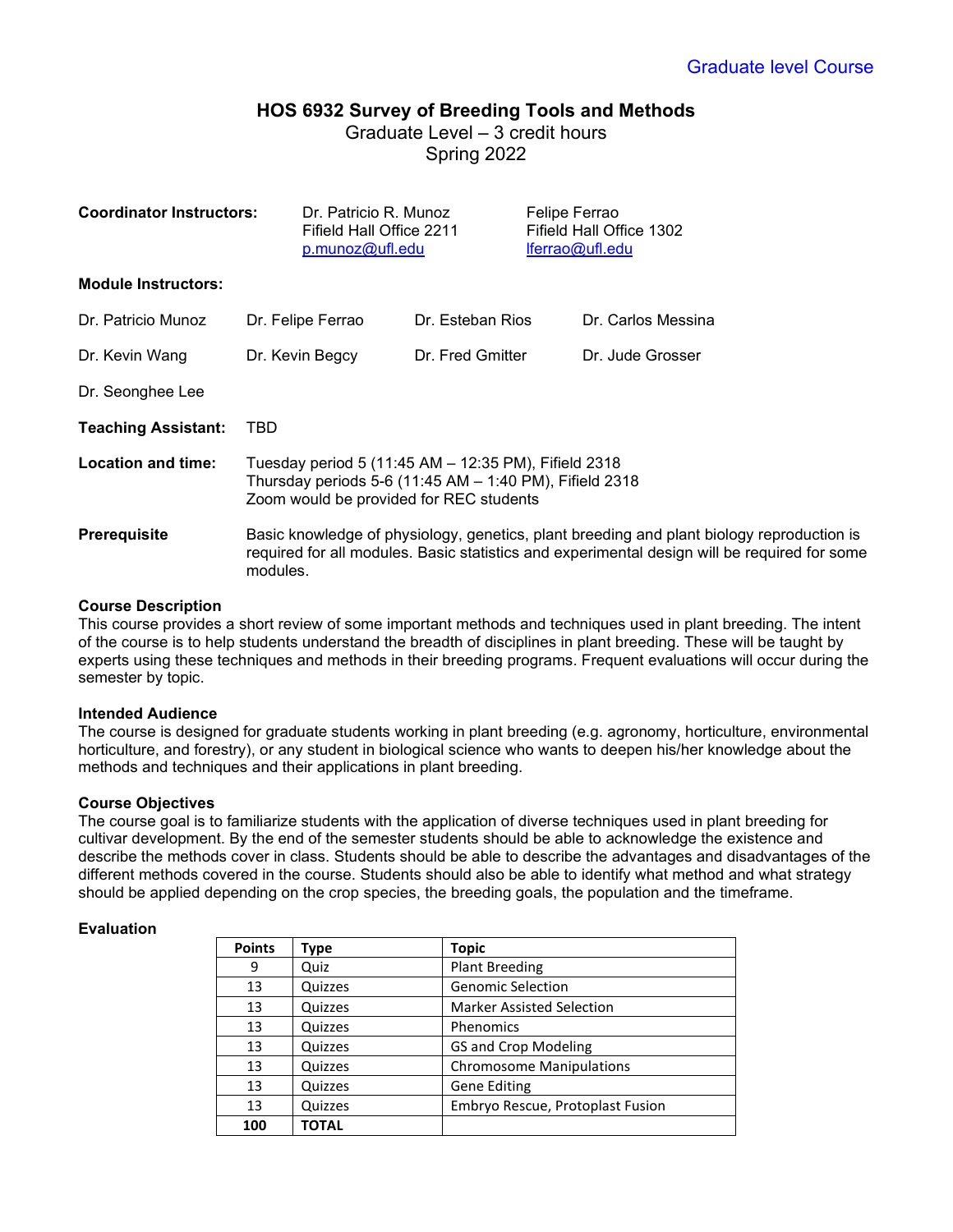## **Letter Grade**

A >90 B+ 85 to 89 B 80 to 84 C+ 75 to 79 C 70 to 74 D+ 65 to 69 D 60 to 64 E < 60

UF grading policies:<https://catalog.ufl.edu/ugrad/current/regulations/info/grades.aspx>

## **Evaluation Description**

Each section will be evaluated by quizzes of material cover in class. These quizzes will last 5-10 min and will be posted online as assignments outside the class period but during the week the class is covering the subject of the quizzes.

## **Software**

**For some of the modules you will need to bring your own laptop.** The main software used will be the statistical software R which can be downloaded from [www.r-project.org.](http://www.r-project.org/) **and** R-studio [http://www.rstudio.com/.](http://www.rstudio.com/) It is your responsibility to make sure that your computer has the latest version of R. Prior to the first day of class, please make sure you have removed all old versions of R, and have the most recent version installed. There are numerous online resources available for R; however, if you would like a traditional textbook, The R Book, is widely available and comprehensive.

Crawley, M. J. (2012). The R book. John Wiley & Sons.

## **Required and Recommended Literature**

This course does not have required nor recommended textbook.

| <b>Week of semester</b> | Module #: General Topic Description - Instructor in charge                        |  |  |
|-------------------------|-----------------------------------------------------------------------------------|--|--|
| Month/day               |                                                                                   |  |  |
| Wk 1                    | M0: Introduction, Plant Breeding - Dr. Patricio Munoz                             |  |  |
| 01/06                   |                                                                                   |  |  |
| Wk 2                    | M1: Quantitative genetics and genomic selection - Dr. Felipe Ferrao               |  |  |
| 01/11; 01/13            |                                                                                   |  |  |
| Wk <sub>3</sub>         | M1: Quantitative genetics and genomic selection - Dr. Felipe Ferrao               |  |  |
| 01/18; 01/21            |                                                                                   |  |  |
| Wk 4                    | M2: Marker Assisted Selection - Dr. Seonghee Lee                                  |  |  |
| 01/25; 01/27            |                                                                                   |  |  |
| Wk 5                    | M2: Marker Assisted Selection - Dr. Seonghee Lee                                  |  |  |
| 02/01; 02/03            |                                                                                   |  |  |
| Wk 6                    | M3: Phenomics - Dr. Kevin Wang                                                    |  |  |
| $02/08$ ; $02/10$       |                                                                                   |  |  |
| Wk 7                    | M3: Phenomics - Dr. Kevin Wang                                                    |  |  |
| $02/15$ ; $02/17$       |                                                                                   |  |  |
| Wk 8                    | M4: Integration of GS and Crop Modeling - Dr. Carlos Messina                      |  |  |
| 02/22; 02/24            |                                                                                   |  |  |
| Wk 9                    | M4: Integration of GS and Crop Modeling – Dr. Carlos Messina                      |  |  |
| 03/01; 03/03            |                                                                                   |  |  |
| Wk 10                   | M5: Chromosome manipulation and Mutagenesis - Dr. Esteban Rios                    |  |  |
| 03/15; 03/17            |                                                                                   |  |  |
| <b>Wk 11</b>            | M5: Chromosome manipulation and Mutagenesis - Dr. Esteban Rios                    |  |  |
| 03/22; 03/24            |                                                                                   |  |  |
| Wk 12                   | M6: Gene Editing - Dr. Kevin Begcy                                                |  |  |
| 03/29; 03/31            |                                                                                   |  |  |
| Wk 13                   | M6: Gene Editing - Dr. Kevin Begcy                                                |  |  |
| 04/05; 04/07            |                                                                                   |  |  |
| Wk 14                   | M7: Embryo Rescue, Protoplast Transfusion - Dr. Fred Gmitter and Dr. Jude Grosser |  |  |
| 04/12; 04/14            |                                                                                   |  |  |
| Wk 15                   | M7: Embryo Rescue, Protoplast Transfusion - Dr. Fred Gmitter and Dr. Jude Grosser |  |  |
| 04/19                   |                                                                                   |  |  |

## **Course Schedule and Topics (Tentative).**